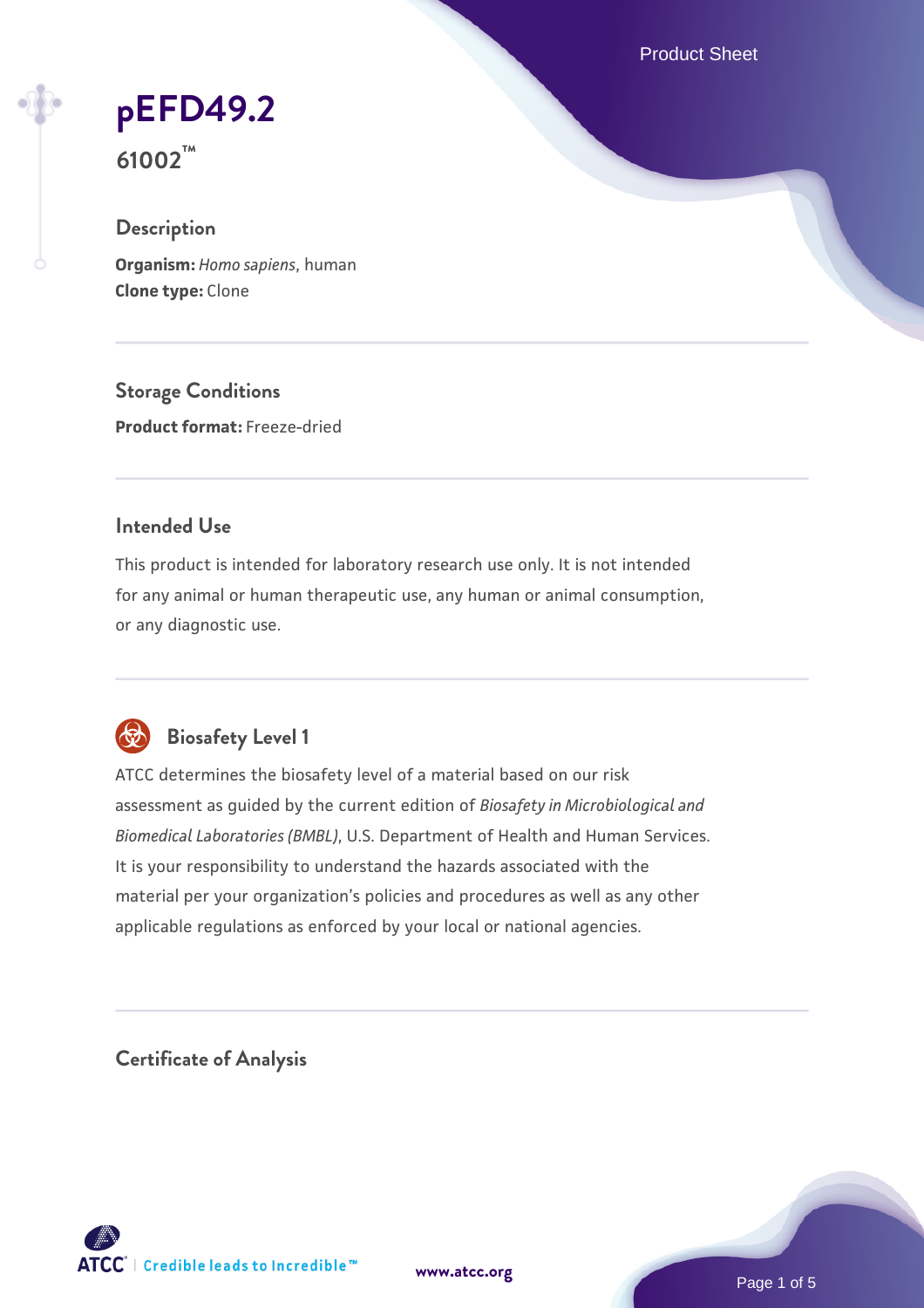#### **[pEFD49.2](https://www.atcc.org/products/61002)** Product Sheet **61002**

For batch-specific test results, refer to the applicable certificate of analysis that can be found at www.atcc.org.

#### **Insert Information**

**Insert size (kb):** 4.2000000000000002 **Type of DNA:** genomic **Gene product:** DNA Segment, single copy [D15S38] **Alleles:** B1, B2, A1, A2

### **Vector Information**

**Construct size (kb):** 9.5

#### **Growth Conditions**

**Medium:**  [ATCC Medium 1227: LB Medium \(ATCC medium 1065\) with 50 mcg/ml](https://www.atcc.org/-/media/product-assets/documents/microbial-media-formulations/1/2/2/7/atcc-medium-1227.pdf?rev=581c98603b3e4b29a6d62ee0ba9ca578) [ampicillin](https://www.atcc.org/-/media/product-assets/documents/microbial-media-formulations/1/2/2/7/atcc-medium-1227.pdf?rev=581c98603b3e4b29a6d62ee0ba9ca578) **Temperature:** 37°C

#### **Material Citation**

If use of this material results in a scientific publication, please cite the material in the following manner: pEFD49.2 (ATCC 61002)

#### **References**

References and other information relating to this material are available at www.atcc.org.



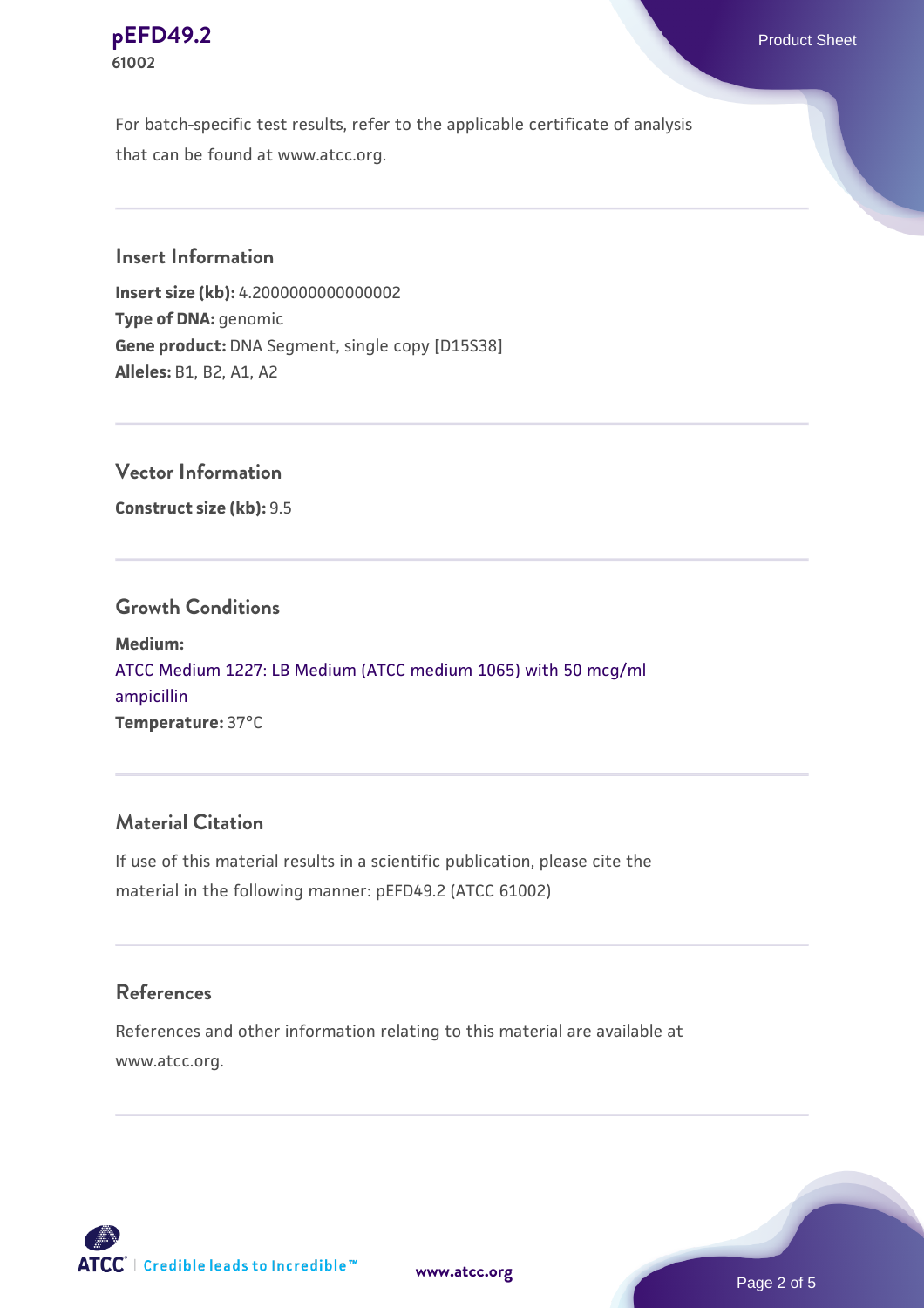#### **Warranty**

The product is provided 'AS IS' and the viability of ATCC® products is warranted for 30 days from the date of shipment, provided that the customer has stored and handled the product according to the information included on the product information sheet, website, and Certificate of Analysis. For living cultures, ATCC lists the media formulation and reagents that have been found to be effective for the product. While other unspecified media and reagents may also produce satisfactory results, a change in the ATCC and/or depositor-recommended protocols may affect the recovery, growth, and/or function of the product. If an alternative medium formulation or reagent is used, the ATCC warranty for viability is no longer valid. Except as expressly set forth herein, no other warranties of any kind are provided, express or implied, including, but not limited to, any implied warranties of merchantability, fitness for a particular purpose, manufacture according to cGMP standards, typicality, safety, accuracy, and/or noninfringement.

#### **Disclaimers**

This product is intended for laboratory research use only. It is not intended for any animal or human therapeutic use, any human or animal consumption, or any diagnostic use. Any proposed commercial use is prohibited without a license from ATCC.

While ATCC uses reasonable efforts to include accurate and up-to-date information on this product sheet, ATCC makes no warranties or representations as to its accuracy. Citations from scientific literature and patents are provided for informational purposes only. ATCC does not warrant that such information has been confirmed to be accurate or complete and the customer bears the sole responsibility of confirming the accuracy and completeness of any such information.

This product is sent on the condition that the customer is responsible for and assumes all risk and responsibility in connection with the receipt, handling,



**[www.atcc.org](http://www.atcc.org)**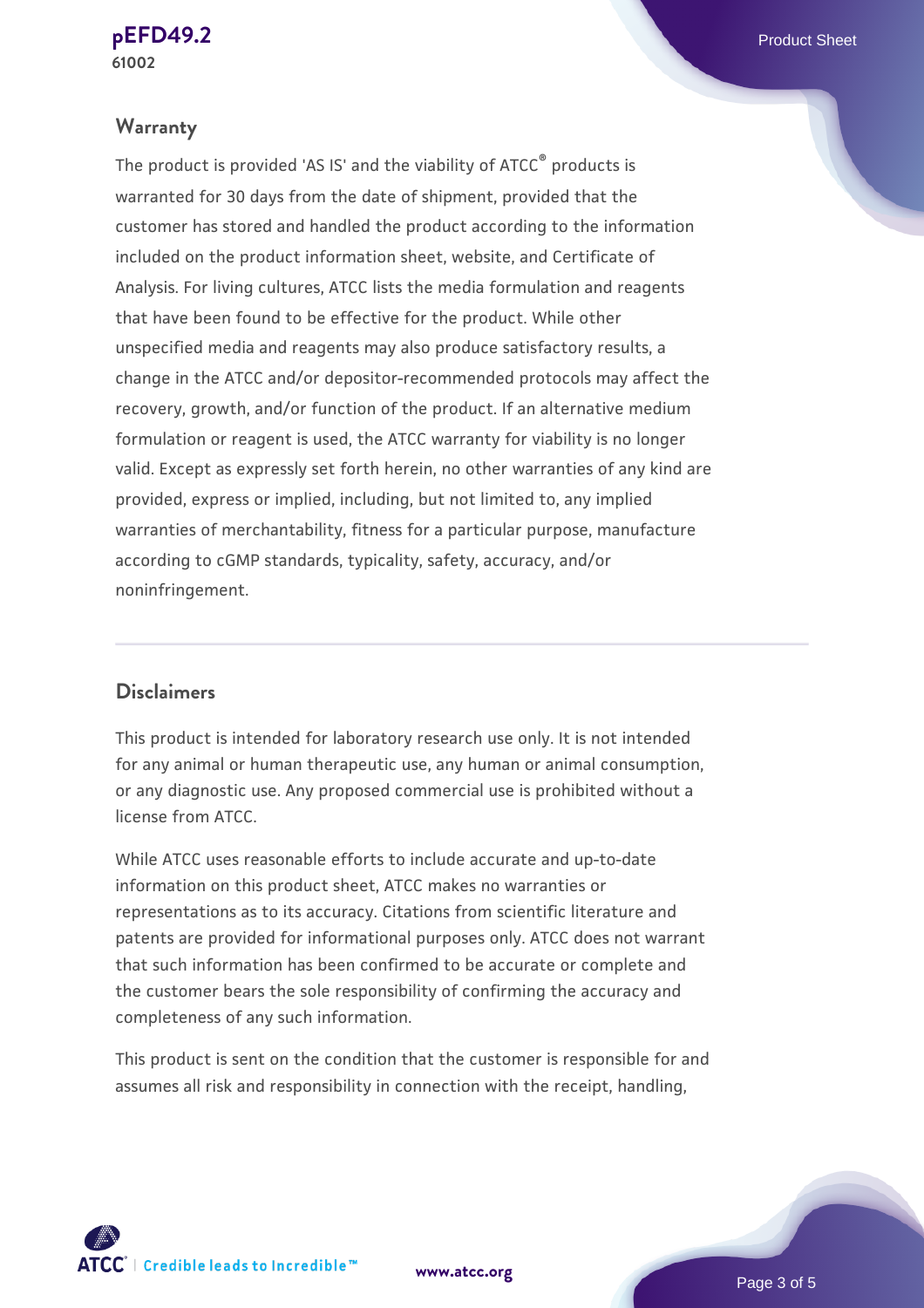storage, disposal, and use of the ATCC product including without limitation taking all appropriate safety and handling precautions to minimize health or environmental risk. As a condition of receiving the material, the customer agrees that any activity undertaken with the ATCC product and any progeny or modifications will be conducted in compliance with all applicable laws, regulations, and guidelines. This product is provided 'AS IS' with no representations or warranties whatsoever except as expressly set forth herein and in no event shall ATCC, its parents, subsidiaries, directors, officers, agents, employees, assigns, successors, and affiliates be liable for indirect, special, incidental, or consequential damages of any kind in connection with or arising out of the customer's use of the product. While reasonable effort is made to ensure authenticity and reliability of materials on deposit, ATCC is not liable for damages arising from the misidentification or misrepresentation of such materials.

Please see the material transfer agreement (MTA) for further details regarding the use of this product. The MTA is available at www.atcc.org.

# **Copyright and Trademark Information**

© ATCC 2021. All rights reserved.

ATCC is a registered trademark of the American Type Culture Collection.

#### **Revision**

This information on this document was last updated on 2021-05-19

## **Contact Information**

ATCC 10801 University Boulevard Manassas, VA 20110-2209 USA